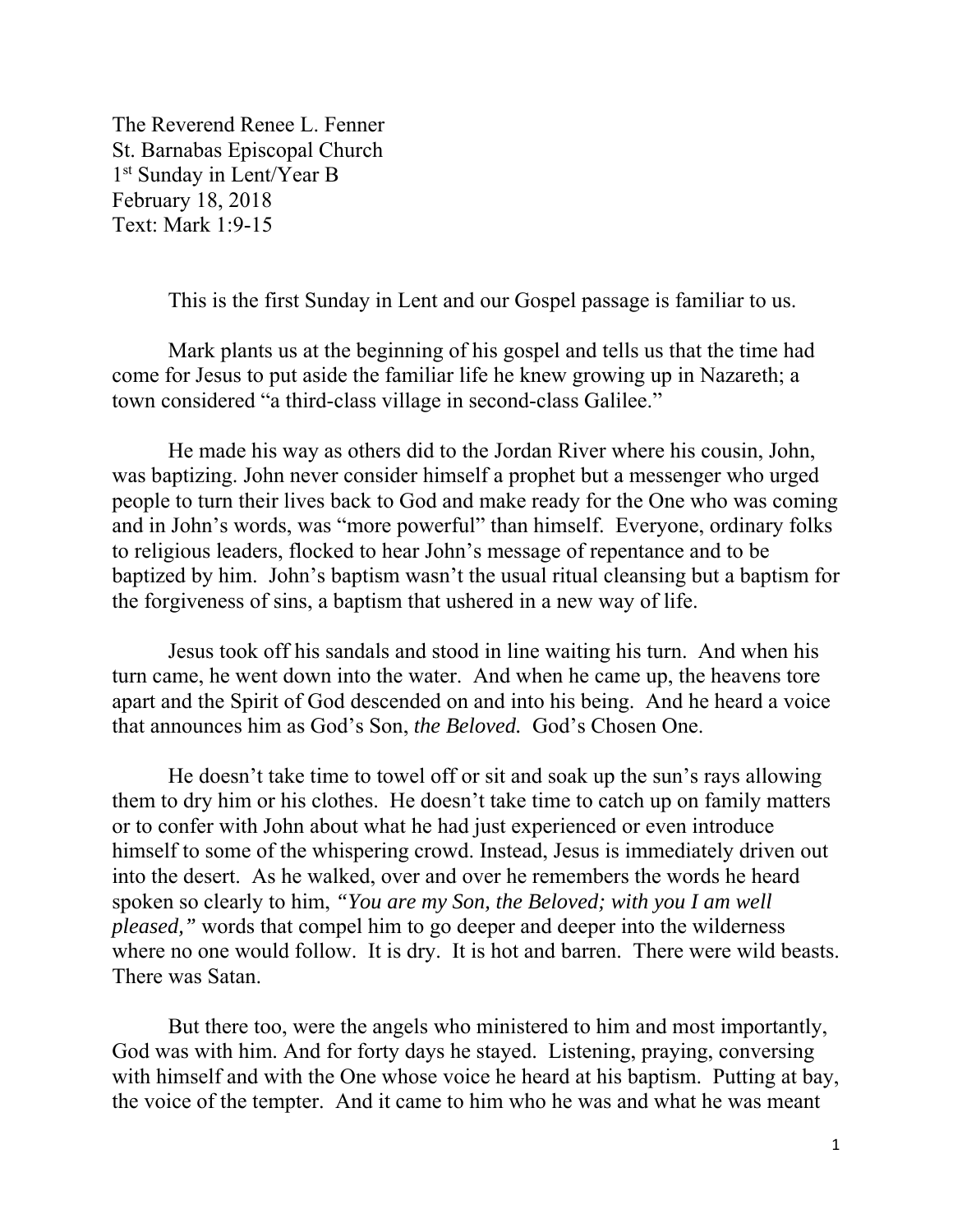to be. The voice had spoken truth. He was no longer Jesus bar Joseph, the son of Joseph the carpenter. He wasn't to make a living building furniture but he was to build up the kingdom of God. He was to be about the work of God and proclaim the Good News.

 And so on Ash Wednesday we were marked with the ultimate sign of lovethe cross-beginning our time in the desert. A time that we too are to set aside all distractions. A time in the wilderness to hear for ourselves that we too are beloved, that we too are to contemplate our own relationships with God and what that means for our lives.

 As a church we've made the outward adjustments. We won't put out flowers of any kind in our worship space and we've taken away our banner and flag to remind us of the barrenness of the desert. Vestments and paraments are the color purple to remind us that it is the season of fasting and penance. There are no bells so we'll have to pay attention to beginnings and movement. We've switched to Rite I which means we need to be aware that we are deliberately speaking different words and saying prayers we don't normally use. A certain word of praise is not said at all until the Sunday of Resurrection. And we will live these forty days of simplicity with each other and with God.

 If we are to be true to this time in the wilderness there will be things we need to do individually. The wilderness calls us to go *there,* to live differently though we would rather not change our habits, our routines and agendas at all. People have grown accustomed to the din of noise, the busyness, and complacency. And all the other things that distract us from God. Still, like Jesus, we find ourselves compelled by the Spirit to go to places we'd rather not. "But the wilderness is where we as individuals and as community must go because out of the wild comes new life.\*

 On Ash Wednesday we were invited to set these forty days apart. The invitation remains the same. In the name of the Church:

> *I invite you, therefore, in the name of the Church, to the observance of a holy Lent, by self-examination and repentance; by prayer, fasting, and self-denial; and by reading and meditating on God's holy Word. -*BCP page 265

I pray that each of us take time to do *these* things at the very least. Take time to pray, to fast, to open your Bibles and read and reflect on God's holy Word.